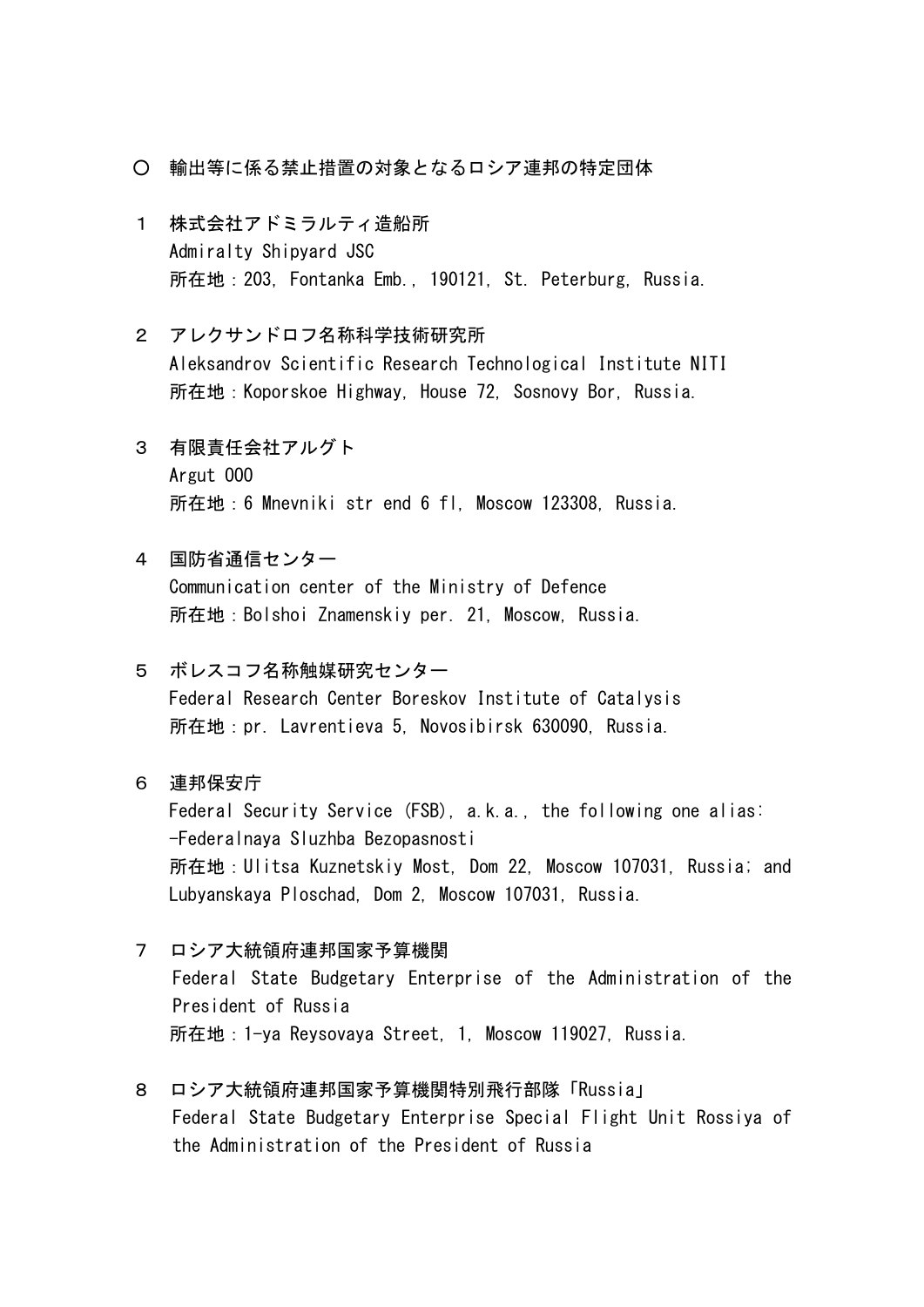所在地:1-ya Reysovaya Street, 1, Moscow 119027, Russia.

- 9 連邦国家単一企業ドゥホフ名称オートメーション研究所 Federal State Unitary Enterprise Dukhov Automatics Research Institute (VNIIA) 所在地:22, Sushchevskaya UI, Moscow 127055RU.
- 10 対外諜報庁 Foreign Intelligence Service (SVR) 所在地:Yasenevo 11 Kolpachny, Moscow, 0101000.
- 11 内務省ニジニ・ノヴゴロド本部専門法科学センター Forensic Center of Nizhniy Novgorod Region Main Directorate of the Ministry of Interior Affairs 所在地:Gorkiy Street, 71, Nizhniy Novgorod 603950, Russia.
- 12 国際量子光学・量子技術センター(別称、ロシア量子センター及び RQC) International Center for Quantum Optics and Quantum Technologies LLS, a.k.a. the following two aliases: -Russian Quantum Center; and  $-ROC$ 所在地:Business-center "Ural," 100 Novaya Street, Skolkovo, Moscow, 143025, Russia; and 30 Bolshoy Blvd, Bldg 1, Moscow, 121205, Russia; and 100A Novaya Street, Skolkovo, Odintsovsky District, Moscow, 143025, Russia.
- 13 イルクート

Irkut Corporation 所在地:Leningradsky Prospect 68, Moscow 125315, Russia.

- 14 公開株式会社研究・製造法人イルクート Irkut Research and Production Corporation Public Joint Stock Company 所在地:68 Leningradsky Prospect, Moscow 125315, Russia.
- 15 株式会社計算機科学研究所 Joint Stock Company Scientific Research Institute of Computing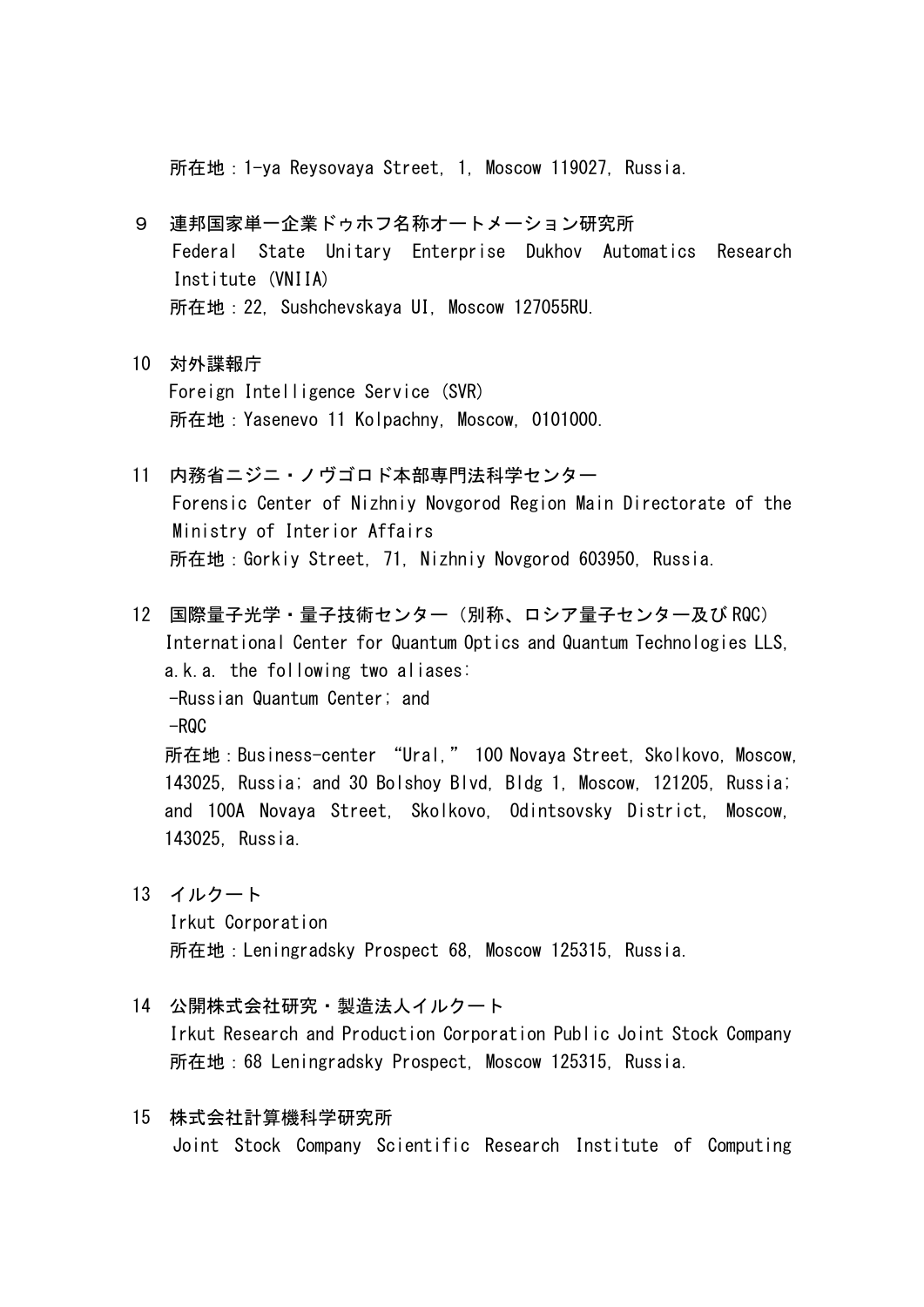Machinery 所在地:Melnichnaya Street, 31, Kirov 610025, Russia.

- 16 株式会社機械工学中央研究所 JSC Central Research Institute of Machine Building (JSC TsNIIMash) 所在地:Pionerskaya Street, 4, korpus 22, Moskovskaya obl., Korolov 141070, Russia.
- 17 株式会社カザンヘリコプター修理工場(別称、Kazanski Vertoletny Zavod Remservis 及び KVZ Remservis) JSC Kazan Helicopter Plant Repair Service, a.k.a., the following two aliases: -Kazanski Vertoletny Zavod Remservis; and -KVZ Remservis 所在地:Ulitsa Tetsevskaya 14, Kazan, Russia.
- 18 株式会社ロケット・宇宙センター「プログレス」 JSC Rocket and Space Centre – Progress 所在地:Zemetsa Street 18, Samarskaya Oblast, Samara 443009, Russia.
- 19 株式会社カメンスク・ウラリスキー冶金工場 Kamensk-Uralsky Metallurgical Works J.S. Co. 所在地:5 Zavodskaya St., Kamensk Uralsky, 623405 Sverdlovsk region, Russia.
- 20 公共株式会社カザンヘリコプター工場 Kazan Helicopter Plant PJSC 所在地:Tetsevskaya St, Kazan 420085, Russia.
- 21 コムソモリスク・ナ・アムーレ航空機製造工場 Komsomolsk-na-Amur Aviation Production Organization (KNAAPO) 所在地:1 Sovetskaya Street, Komsomolsk-on-Amur, Khabarovsky Krai, Russia 618018.
- 22 参謀本部情報総局(別称、Glavnoe Razvedyvatel'noe Upravlenie、GRU 及 び情報総局)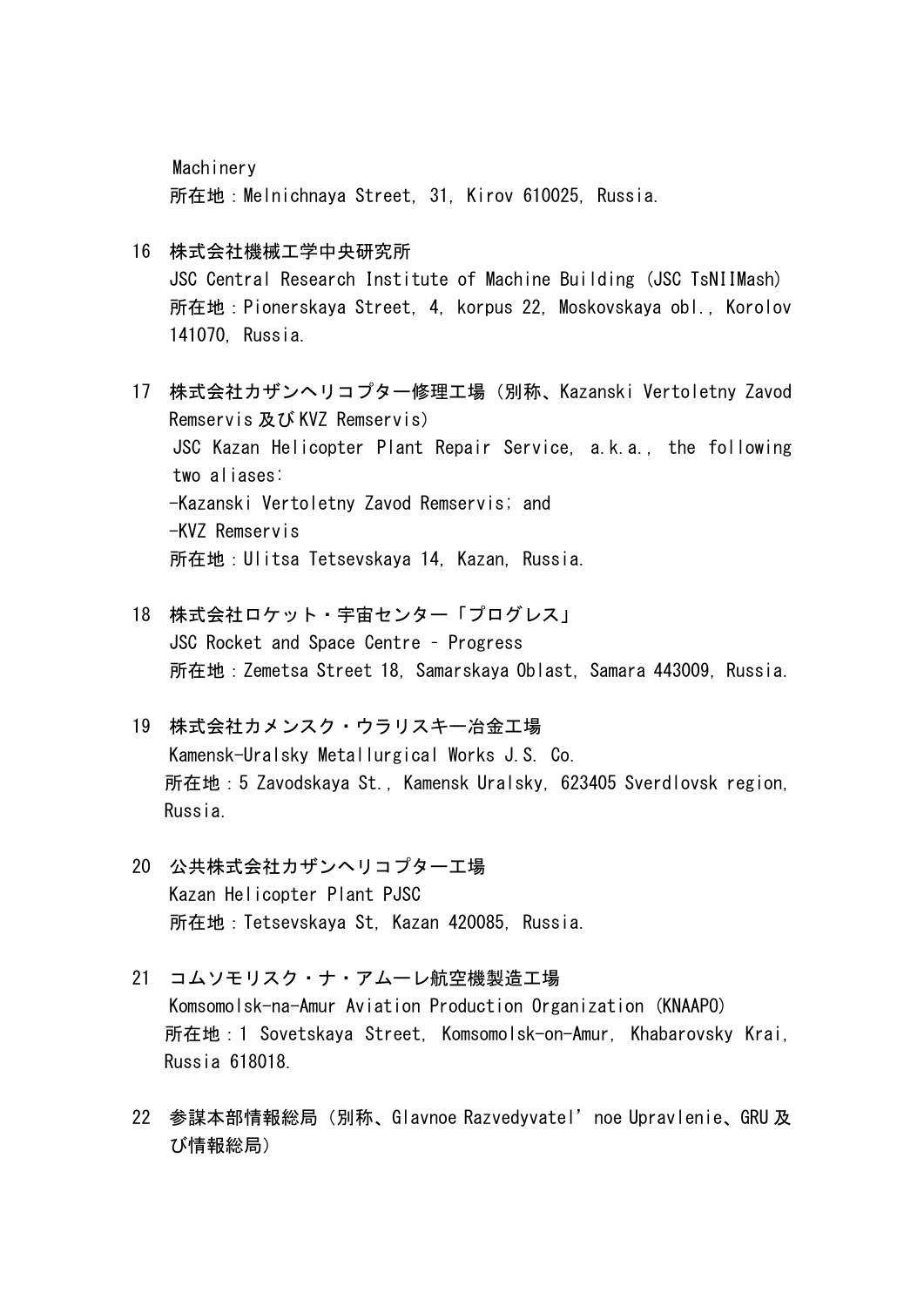Main Intelligence Directorate, a.k.a., the following three aliases: -Glavnoe Razvedyvatel'noe Upravlenie; -GRU; and -Main Intelligence Department 所在地:Khoroshevskoye Shosse 76, Khodinka, Moscow, Russia; and Ministry of Defence of the Russian Federation, Frunzenskaya nab., 22/2, Moscow 119160, Russia.

23 国防省(連邦軍及び場所を問わず全ての運用部隊を含む)。右には、露連邦 の国軍(地上軍、海軍、海軍歩兵部隊、航空宇宙軍及び沿岸部隊)、国家親 衛軍と警察、諜報及び偵察機関が含まれる。 Ministry of Defence of the Russian Federation, including the Armed Forces of Russia and all operating units wherever located. This includes the national armed services (army, navy, marine, air force, or coast guard), as well as the national guard and national police, government intelligence or reconnaissance organizations of the Russian Federation.

所在地:All address located in Russia

24 モスクワ物理・技術大学(別称、MIPT 及び MFTI)

Moscow Institute of Physics and Technology, a.k.a., the following two aliases:

-MIPT; and

 $-MFTI$ 

所在地:Dolgoprudny Campus: 9 Institutskiy per., Dolgoprudny, Moscow Region 141701, Russia; and Zhukovsky Campus: Ulitsa Gagarina 16, Zhukovsky, Moscow Region 140180, Russia; and Moscow Campus 1 Stroyeniye 1, Klimentovsky Pereulok, Moscow Region 115184, Russia.

- 25 株式会社学術生産公団高精度コンプレックス NPO High Precision Systems JSC 所在地:Kievskaya Street 7, Moscow, Russia.
- 26 株式会社学術生産公団スプラフ NPO Splav JSC 所在地:33 ul. Shcheglov Kaya Zaseka Tula, 300004 Russia.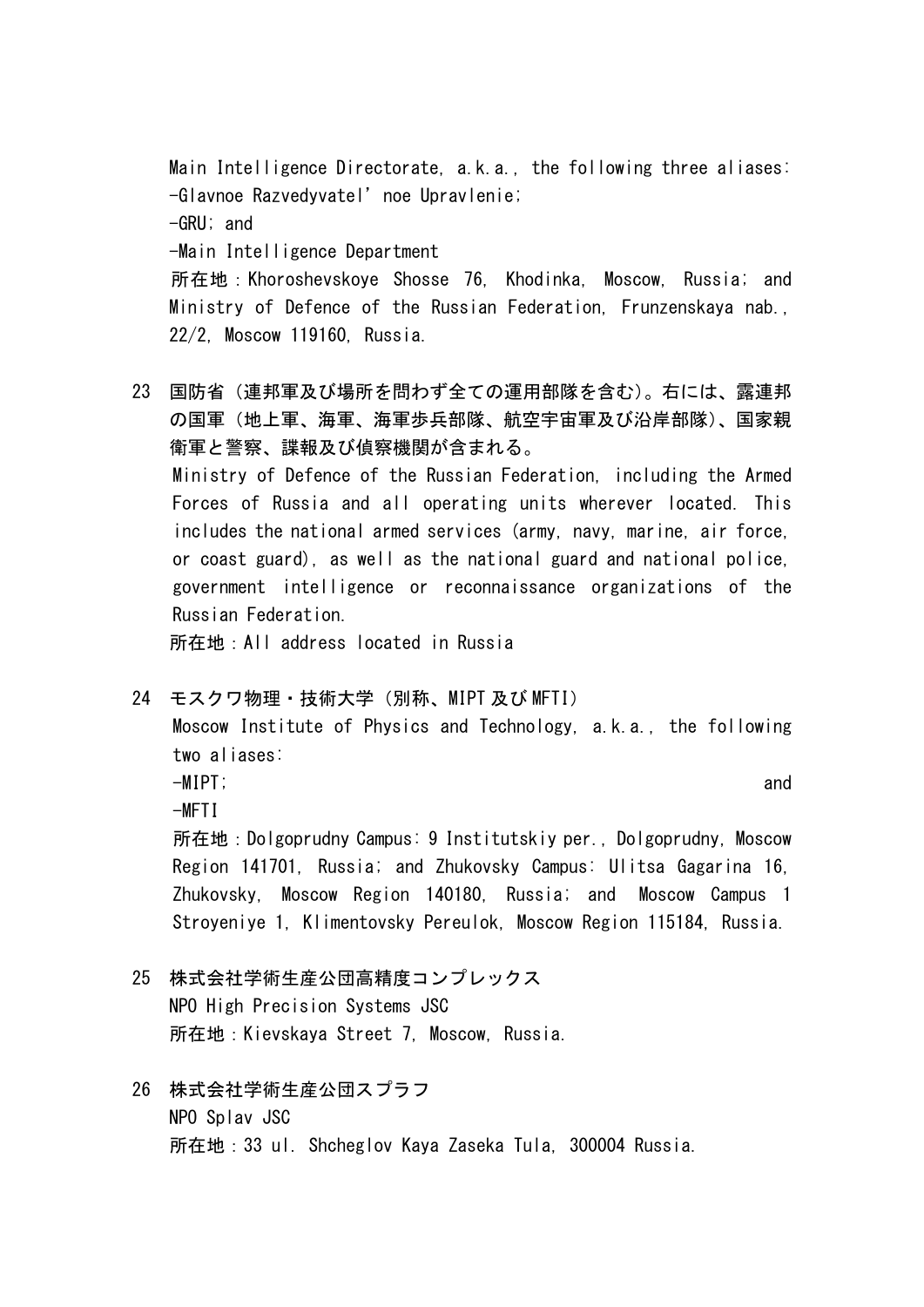- 27 公開株式会社オボロンプロム Oboronprom OJSC 所在地:29/141 Vereiskaya Street, Moscow, 121357 Russia.
- 28 公共株式会社ベリエフ名称航空機会社 PJSC Beriev Aircraft Company 所在地:1 Aviatorov Square, Taganrog 347923, Russia.
- 29 イルクート PJSC Irkut Corporation 所在地:Regional Aircraft 26 Leninskaya Sloboda, Moscow 115280, Russia.
- 30 カザンヘリコプター PJSC Kazan Helicopters 所在地:Tetsevskaya Street, 14, Kazan, Tatarstan Republic 420085, Russia.
- 31 株式会社ステリマフ名称「ポリュス」研究所 POLYUS Research Institute of M.F. Stelmakh Joint Stock Company 所在地:Building 1, 3 Vvedenskogo Street, Moscow, 117342, Russia.
- 32 株式会社プロムテック・ドゥブナ Promtech-Dubna, JSC 所在地:Programmistov st., 4, room 364, Dubna, Moscow 141983, Russia.
- 33 公共株式会社統一航空機製造会社 Public Joint Stock Company United Aircraft Corporation 所在地:Bolshaya Pionerskaya, Moscow 115054, Russia.
- 34 無線技術・情報(RTI)システム Radiotechnical and Information Systems (RTI) Concern 所在地:127083, Moscow, 8 marta, 10/1 Russia.
- 35 有限責任会社ラパルト・サービス Rapart Services LLC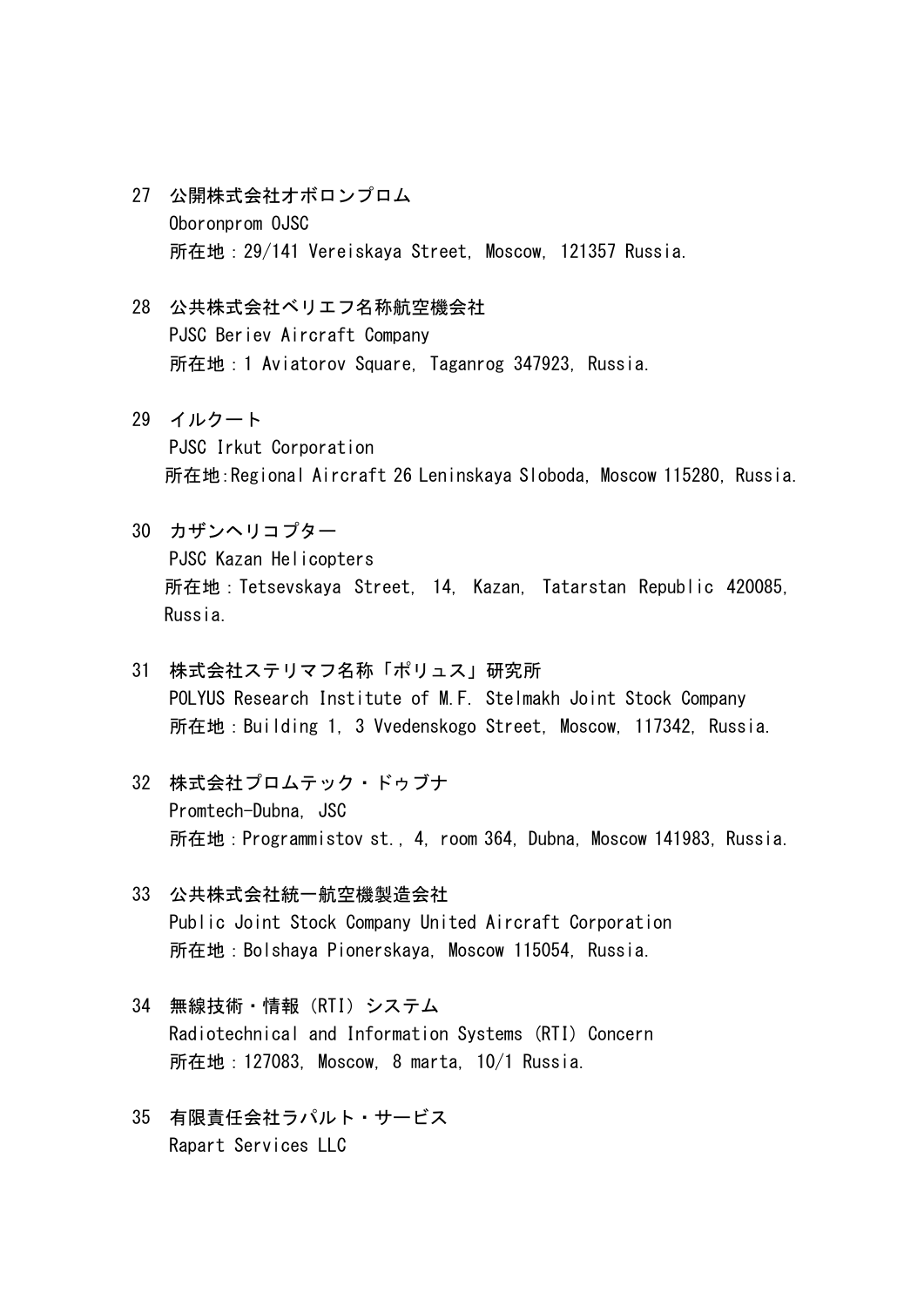所在地:Aeroportovskaya str. 6/2, Solnechnogorskiy region, Dubrobki 141580, Russia.

- 36 公開株式会社ロスオボロンエクスポルト Rosoboronexport OJSC (ROE) 所在地:Strada Strominka 27, Moscow, 107076 Russia.
- 37 国営企業ロステック Rostec (Russian Technologies State Corporation) 所在地:24 Usacheva Street, Moscow, Russia 119048.
- 38 ロステック・アジムト Rostekh – Azimuth 所在地:Building 2, 5 Suite X Room 15 Floor 2, Narishkinskaya Alleya, Moscow 125167, Russia.
- 39 航空機製造会社ミグ Russian Aircraft Corporation MiG 所在地:Leningradskoe highway, 6, building 1, Moscow, 125171 Russia.
- 40 株式会社ロシアヘリコプター Russian Helicopters JSC 所在地:Bolshaya Pionerskaya, 1, Moscow, 123610 Russia.
- 41 合弁企業クヴァント(別称、有限責任会社クヴァント、有限責任会社合弁企 業クオンタム・テクノロジーズ及び合弁企業クオンタム) SP Kvant, a.k.a., the follow three aliases: - Kvant LLC; - Limited Liability Company Joint Venture Quantum Technologies; and - Joint Ventur Quantum 所在地:D. 46, Etazh 6, pom. 600K, Shosse Varshavskoe, Moscow, 115230, Russia.
- 42 株式会社スホイ Sukhoi Aviation JSC 所在地:Polikarpov str., 23B, Moscow, 125284 Russia.